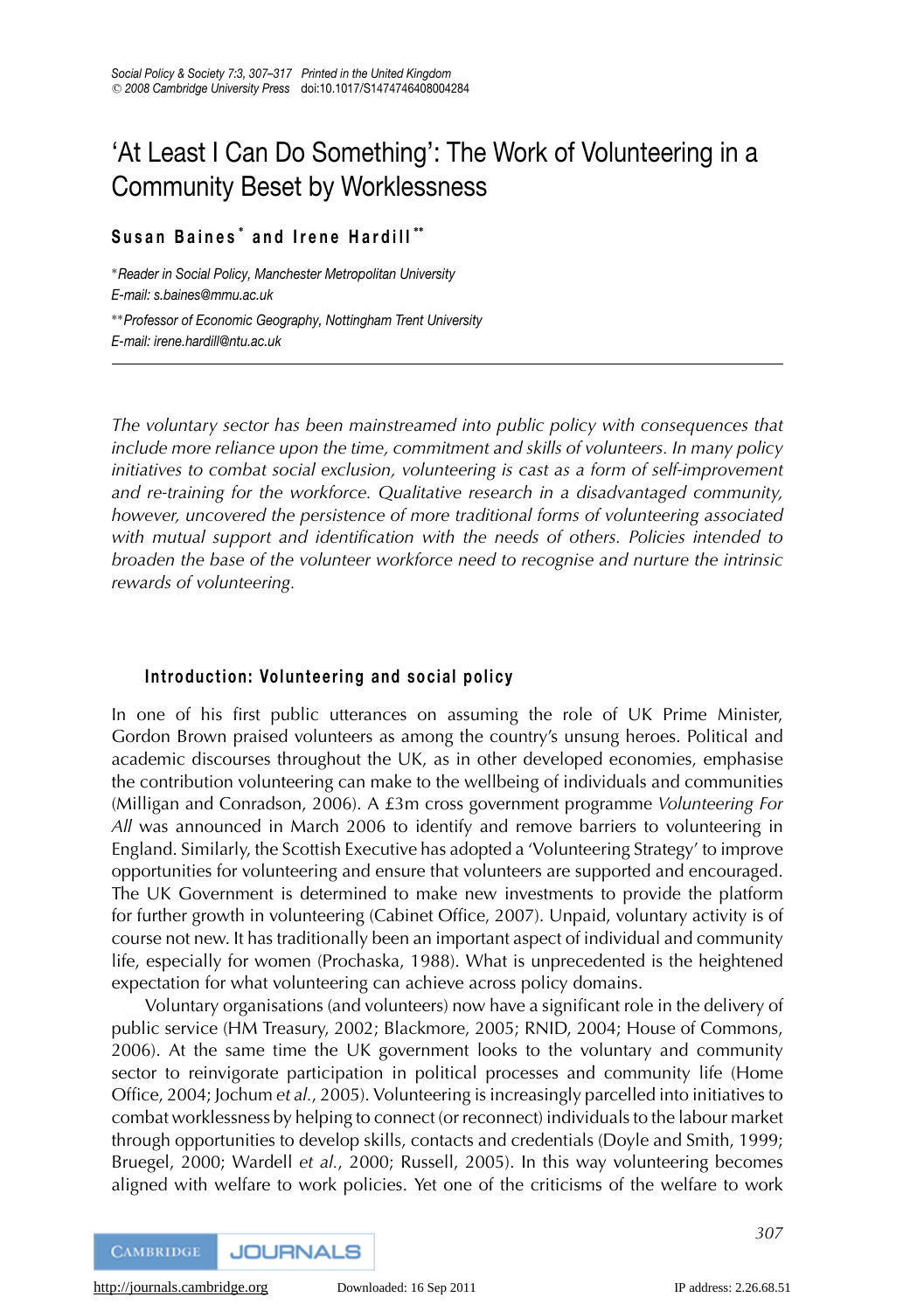agenda is that it tends to devalue non-marketised activity (Lister, 2002). In this article we confront that paradox, setting it against a background of perspectives on volunteering that predate present day policy initiatives. Then we explore it through the lens of volunteer activity within organisations present in one place where people have borne the brunt of economic decline. We draw upon qualitative empirical data to reflect on the complex and contested interplay between volunteering and work in places beset by worklessness. The case for promoting volunteering to enhance individuals' readiness for employment can be convincing. However, the evidence we report below suggests that it would be a serious loss for such places if volunteering became re-branded in ways that privilege its association with employment, and marginalise notions of altruism and caring.

## **Volunteering and the boundaries of work**

The roots of voluntary action in the UK can be traced to two central impulses: philanthropy and mutual aid (Davis Smith *et al.*, 1995). Mutual aid is characterised by a common concern and a shared decision to do something about it (Wann, 1995). It contrasts with forms of voluntary action based on philanthropy and enshrined in charitable law (Hyatt and England, 1995). Within both traditions there is a longstanding association of volunteering with women's unpaid roles in social reproduction and reciprocal exchange. Evidence suggests that volunteering by women can in some contexts be a reflection of the hegemonic power of paid work over unpaid (Little, 1997). For most of the twentieth century the concept of work was treated as synonymous with paid employment (Beechey, 1987; Pahl, 1988; Glucksmann, 2000). Second wave feminist thought pioneered the idea that waged work is not the only kind of purposeful activity with social significance. Some now classic texts (Oakley, 1974; Waring, 1988) argued powerfully for understanding domestic tasks and caring as 'work'. This issue became widely seen as symbolising society's undervaluation of women and their contribution to social wellbeing (Beneria, 1999). The theoretical advance of expanding concepts of work was questioned, on the other hand, by (Himmelweit, 1995), who argued that it left personal and relational aspects of unpaid activity in the domestic domain even more invisible and undervalued.

Volunteering has been characterised as 'serious leisure' (Stebbins, 1996). Since Putnam's (2000) influential interpretation of social capital, however, it has most typically been theorised in terms of participation in public life (Locke *et al.*, 2001; Evers, 2003; Devine and Roberts, 2003). Devine applied Putnam's (2000) theory to ask the empirical question, do voluntary activities generate social capital? She concluded that there is a significant research gap in the area of voluntary careers and how they might lead to formal employment opportunities (Devine, 2003). Thinking about work and volunteering in this way is in harmony with the current emphasis on volunteering as an aspect of labour market policy. Until recently little attempt has been made to conceptualise volunteering in a broader understanding of what constitutes 'work' in ways that draw upon the insights of feminist thinking on unpaid labour in the home (Parry *et al.*, 2005). Glucksmann's conceptual framework 'the total social organisation of labour' (TSOL) encompasses activities that cut across boundaries between paid and unpaid work, market and nonmarket, formal and informal sectors (Glucksmann, 2000). TSOL proposes a sophisticated model of work that highlights its fuzzy edges, with the existence of activities that can be work or non work according to context (Taylor, 2004). Taylor builds upon TSOL to situate volunteering within a continuum of work that can take place in public, institutional or

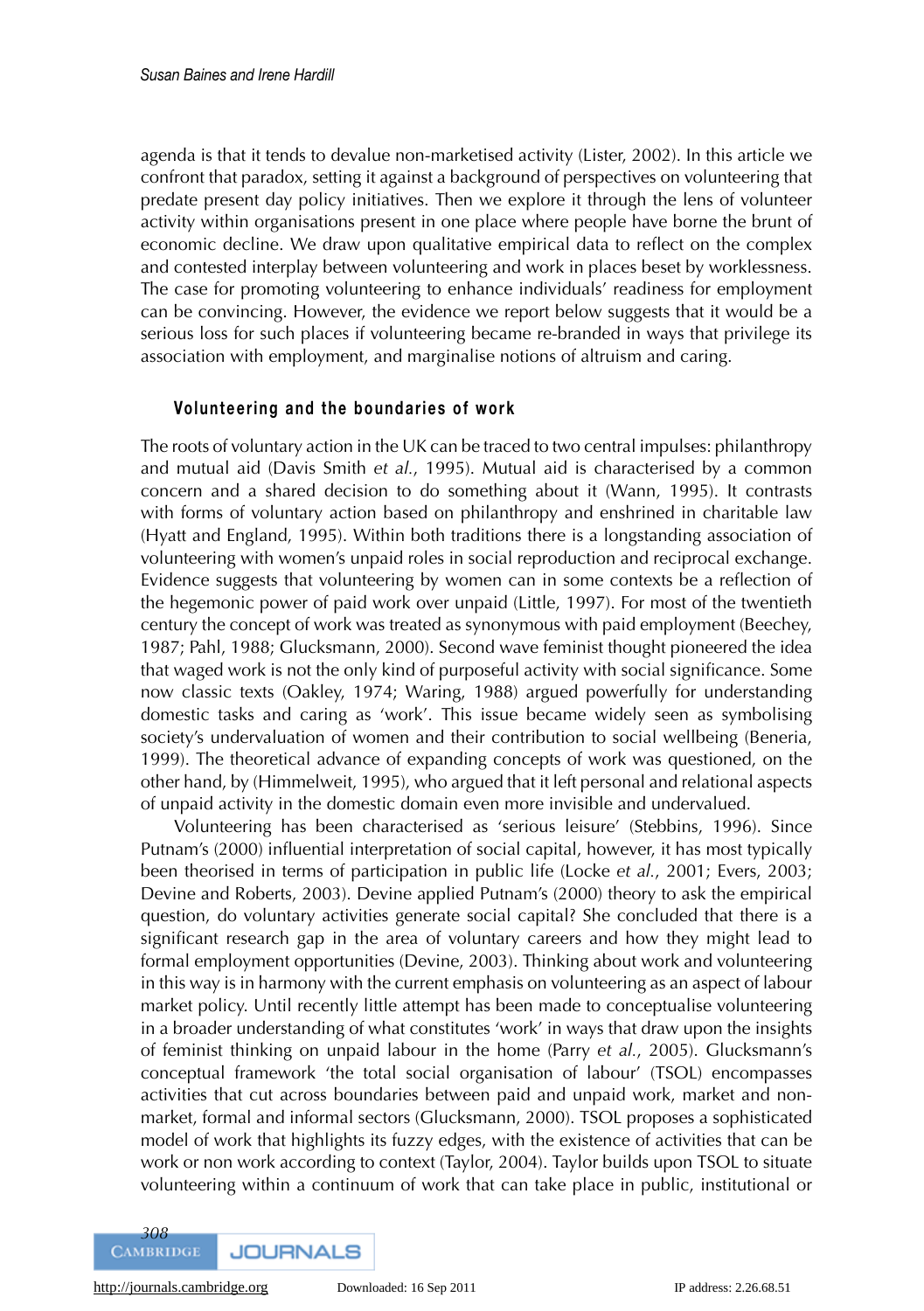familial settings and can be either paid or unpaid in any of them. In recognising the neglected dimension of unpaid activity in the public sphere, TSOL can encompass the work identities and the practical realities of people whose lives include volunteering, and who may or may not also perform work within market-like exchange relations. Extending work's conceptual boundaries as proposed by Taylor (2004) is persuasive as a theoretical basis for research into volunteering. However, keeping in mind Himmelweit's (1995) caveat on the unwanted consequences of the expansion of 'work', it is important to ensure that analysis of volunteering continues to capture its relational aspects undertaken as an expression of care and support for others.

The empirical research reported below was originally influenced by policy agenda about the significance of volunteering in reconnecting excluded individuals to the labour market. Conceptually it was animated by feminist thinking about work and non-work, and which sought to include volunteering in debates about the changing nature of work whilst questioning and stretching understanding of what work consists of in the light of social policies that equate citizenship with having a paid job (Hardill and Baines, 2003, 2006). The research was situated within an interpretive paradigm long established in the social sciences, which seeks to understand the actor's definition of situations and the meaning attributed to experience. The evidence from the narratives of people engaged in volunteering in a community beset by many disadvantages alerted us to a concern that persisting with work as the overarching theme risked lapsing into a deficit model of volunteers who were beyond the labour market because of age, disability (mental and physical), or caring responsibilities within the family.

## **Living voluntary action: evidence from a community beset by worklessness**

In this section we turn to an empirical study of voluntary action in one community, which we call Brightville. Brightville, in the English East Midlands, developed in the nineteenth century, and had a diverse industrial base spanning coal mining and textiles. It coalesced with a nearby industrial town, Irontown but to this day Brightville's residents retain a strong sense of a separate identity from Irontown. Brightville is characteristic of communities where social and family ties once flourished as a result of the place stability provided by industry (Sprigings and Allen, 2005). In common with many smaller industrial towns, the economic foundations upon which it was built have ceased to exist. Levels of unemployment are higher than elsewhere in the region but there is also widespread 'hidden' unemployment, mainly accounted for by adults of working age claiming sicknessrelated benefits (CRESR, 2002). The 'hidden' unemployed are mostly older workers, the less healthy, the less skilled and women with young children at home (ibid.). Brightville is composed of two types of 'poor' area: one consists of largely working class nineteenth century terraced housing, and the other is a peripheral post-war social housing estate. Both were a poverty cluster since their inception (Lupton, 2003). Brightville is the kind of place that typically tends to have relatively low levels of volunteering (Williams, 2005).

We undertook research with four volunteer using organisations with a presence in Brightville. They were chosen to capture some of the diversity of volunteer activity. All four, however, are engaged in welfare activities to support young families and older adults in the community. All employ paid workers and are heavily reliant upon volunteers for service delivery. They are: a local community centre (COMMUNITY CENTRE), a national project funded by central government and administered by the local

*309*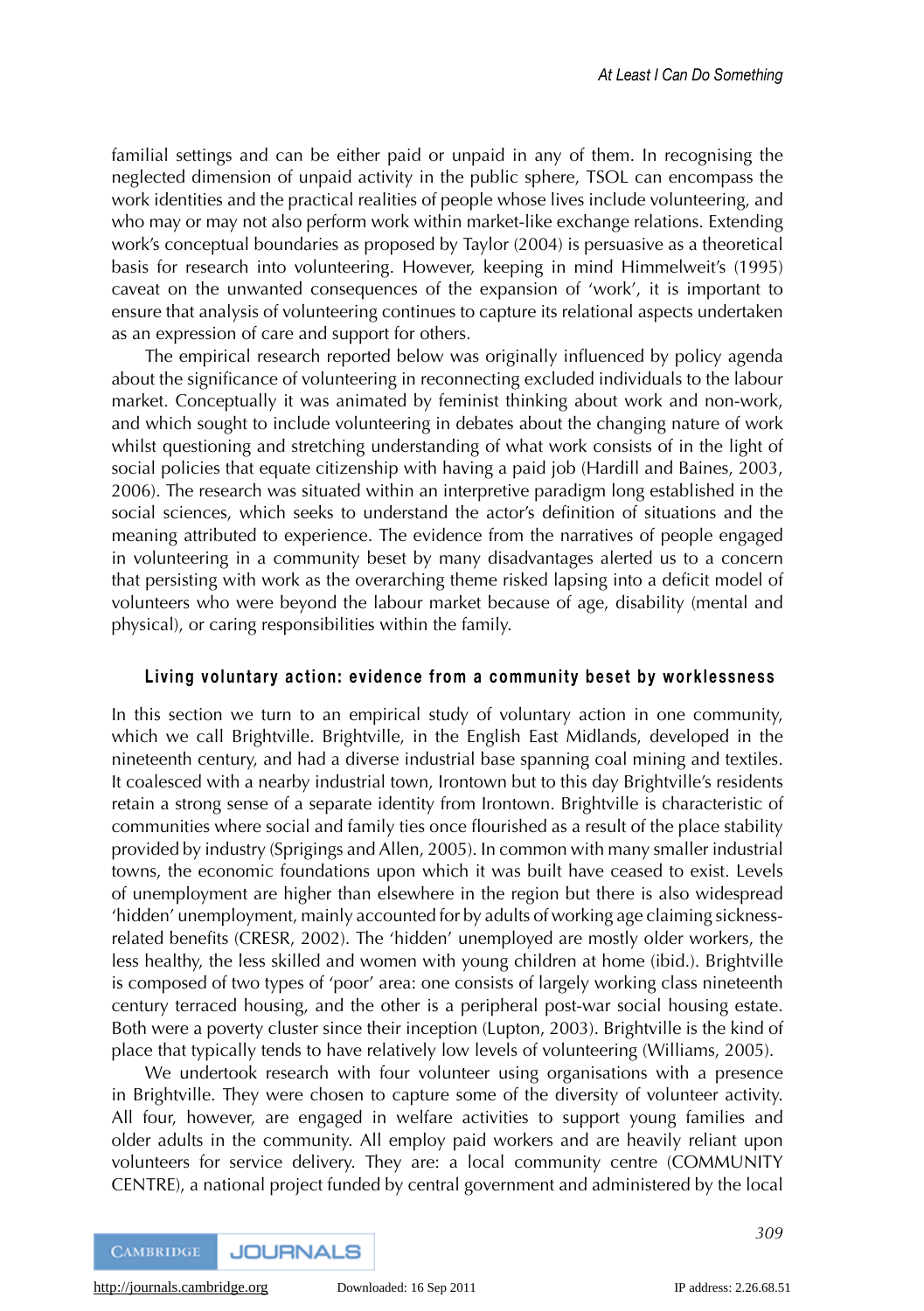| Name                                | Goals                                                                      | Workers/volunteers                                                                                                 | <b>Activities</b>                                                                 |
|-------------------------------------|----------------------------------------------------------------------------|--------------------------------------------------------------------------------------------------------------------|-----------------------------------------------------------------------------------|
| <b>FAMILY</b><br><b>CHARITY</b>     | Support families<br>under stress                                           | Paid: 3 Volunteers: 63                                                                                             | Trains volunteers to<br>support families by<br>making weekly<br>home visits       |
| <b>COMMUNITY</b><br><b>PROJECT</b>  | Community service                                                          | Paid: 12 Volunteers:<br>$(103$ registered 45<br>active)                                                            | Luncheon club,<br>befriending,<br>shopping,<br>gardening and<br>household repairs |
| <b>GOVERNMENT</b><br><b>PROJECT</b> | Assist families and<br>young children to<br>be successful and<br>confident | Paid: 22 Volunteers: 27<br>(plus occasional<br>'helpers')                                                          | Parenting support and<br>education, and<br>training for<br>employability          |
| <b>COMMUNITY</b><br><b>CENTRE</b>   | Raise skills and<br>employability in<br>the community                      | Paid: 5 paid (plus<br>about 30 sessional<br>tutors and 5–6<br>crèche workers).<br>Volunteers: a pool of<br>$3 - 4$ | Adult education, with<br>a crèche and out of<br>school club.                      |

Table 1 Summary of the study organisations

authority (GOVERNMENT PROJECT), a family support charity (FAMILY CHARITY); and a community project (COMMUNITY PROJECT). All four attract volunteers from within the boundaries of Brightville as well as from neighbouring Ironntown. (The government project has a remit to work within defined geographical boundaries and directs enquiries from beyond them to other organisations). Table 1 summarises key characteristics of each organisation.

We used a combination of techniques as data gathering tools: repeated, systematic observation; collection of documentary evidence; interviews with key informants (officers in local economic development and social inclusion, managers and workers in organisations using volunteers); focus groups; and 'life history' interviews with a selection of volunteers. In this article we draw mainly but not exclusively upon the interviews with volunteers. We refer more briefly to one of the focus groups and to key informant interviews. In this article we use simple counting to help the reader to get a sense of the material as a whole but there is no claim that numbers are generalisable in a statistical sense to a wider population. We were concerned with explanations, dynamics and processes rather than counting phenomena.

The interviewees from these organisations were 19 volunteers (15 women, 4 men) and eight paid workers (5 women, 3 men). Five of the paid workers were also volunteers at the time of the interview, making a total of 24 volunteer interviewees. (Three paid workers we interviewed were no longer volunteers but had originally come to the site in that role.) The volunteers participated in management and trustee roles as well as delivering services to the public. The interviews followed a 'life history' design which we adopted because of its capacity to capture the overlap between the individual and social and institutional structures (Dex, 1991). This approach was intended to explore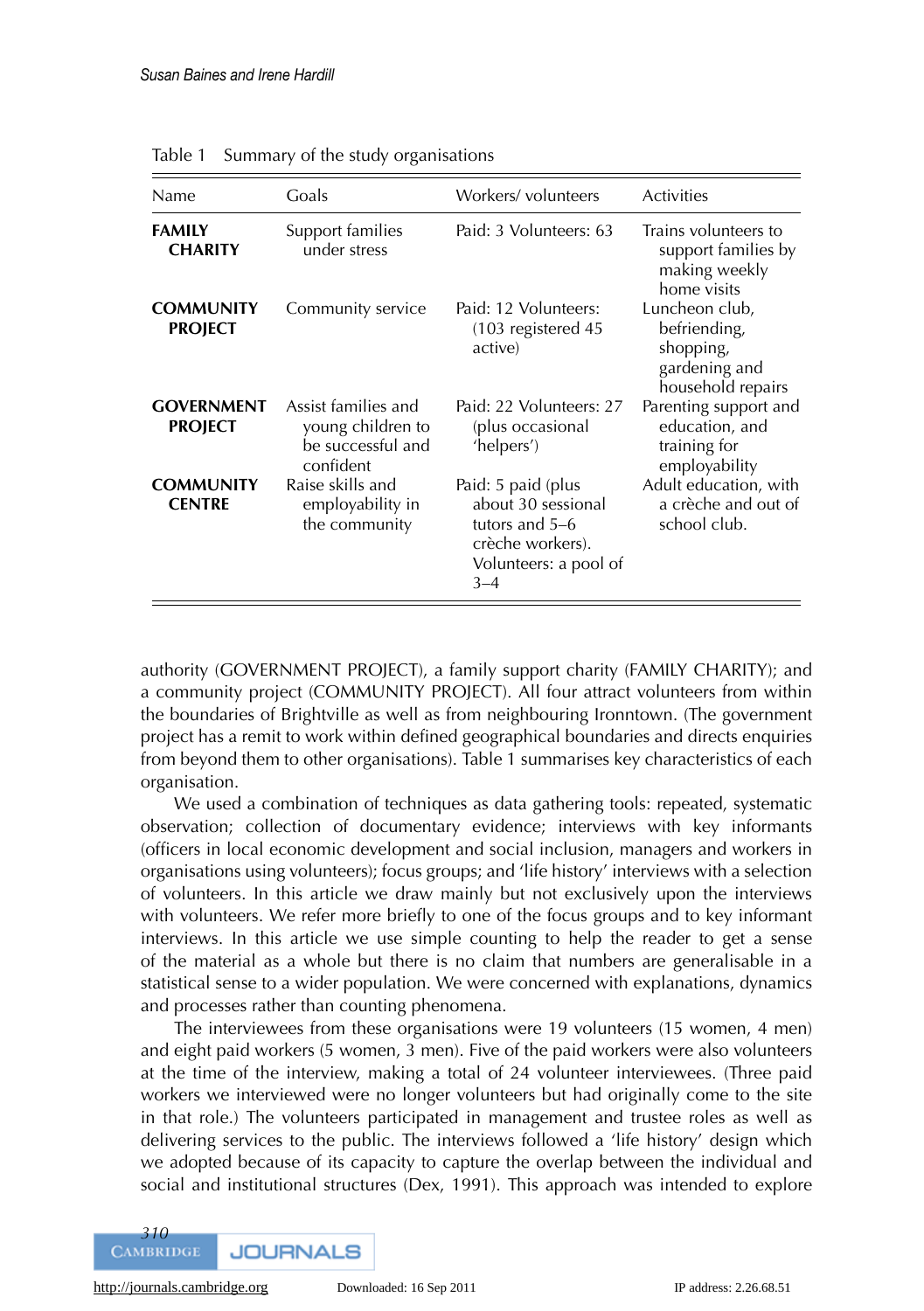the meanings and explanations that individuals attribute to their experiences. Interviews were recorded and transcribed in full and analysed by theme, paying careful attention to language used and emphasis given.

Selection of volunteers and former volunteers for interviews was guided by key informants (who were in some cases the gatekeepers who facilitated access). Our intention was to include a range of characteristics present in the sites (age, gender, employment status, volunteer role, caring responsibility, disability, and time commitment to volunteering). The length of volunteering experience varied from one who was just completing the compulsory training for the FAMILY CHARITY, to others who had been volunteering for over a decade. Three-quarters of the volunteer interviewees were women. All were white, reflecting the lack of ethnic diversity in the community. Ages ranged from early 20s to late 60s. Individuals' weekly time commitment to volunteering ranged from two hours to around 15 hours.

Just seven of the 19 volunteers were in waged work. Of the other 12, only two expected to engage in the labour market in the future (one of whom was in training and the other on Job Seekers Allowance). Others were retired (4), in receipt of incapacity benefit (3), one a full-time carer for a severely disabled son, and two were partnered mothers who expressed no interest in paid work. Pseudonyms are used to protect the identity of individuals, voluntary organisations and the community. In the following sections we draw upon the interview data to discuss volunteers' reflections and reasoning about volunteering, care and employment in their lives. We consider the meanings people attached to volunteering, explore how they create and maintain space (emotional, social and temporal) for voluntary work, and comment upon tensions between the paid/unpaid work binary. As a framework for organising the interview material we drew upon Omoto and Snyder (2002) who propose three stages of volunteering: *antecedents, experience* and *consequences* – each of which operates at individual, organisation and community levels.

#### *Antecedents to volunteering: personal histories and explanations*

The subject of motivation for volunteering has attracted considerable interest and been addressed in a number of studies (Knapp *et al.*, 1995; Merrell, 2000; Wardell *et al.*, 2000; Yeung, 2004; Narushima, 2005; Dolnica and Randle, 2007). These categorise motivation in various ways but tend to report that people volunteer for a mix of altruistic and self-interested reasons. Other accounts of entry into (or rejection of) volunteering look beyond individual preferences to wider contextual factors. Volunteering needs to be situated within networks of informal support, especially family, neighbours, and friends (Roberts and Devine, 2004). Images of volunteering can also be significant. For example, perception that volunteering is middle aged and middle class can deter older people from less privileged backgrounds (Volunteer Development Scotland, 2003). In this section we briefly discuss the pathways into volunteering narrated by Brightville volunteers. Our intention is to draw upon the experiences in Brightville to offer a way of conceptualising how people construct and negotiate various constraints and opportunities in their daily lives that lead to volunteering.

As noted above, historical accounts of volunteering in the UK identify two main impulses i.e. philanthropy and mutual aid. Mutual aid is characterised by individuals with

**CAMBRIDGE JOURNALS**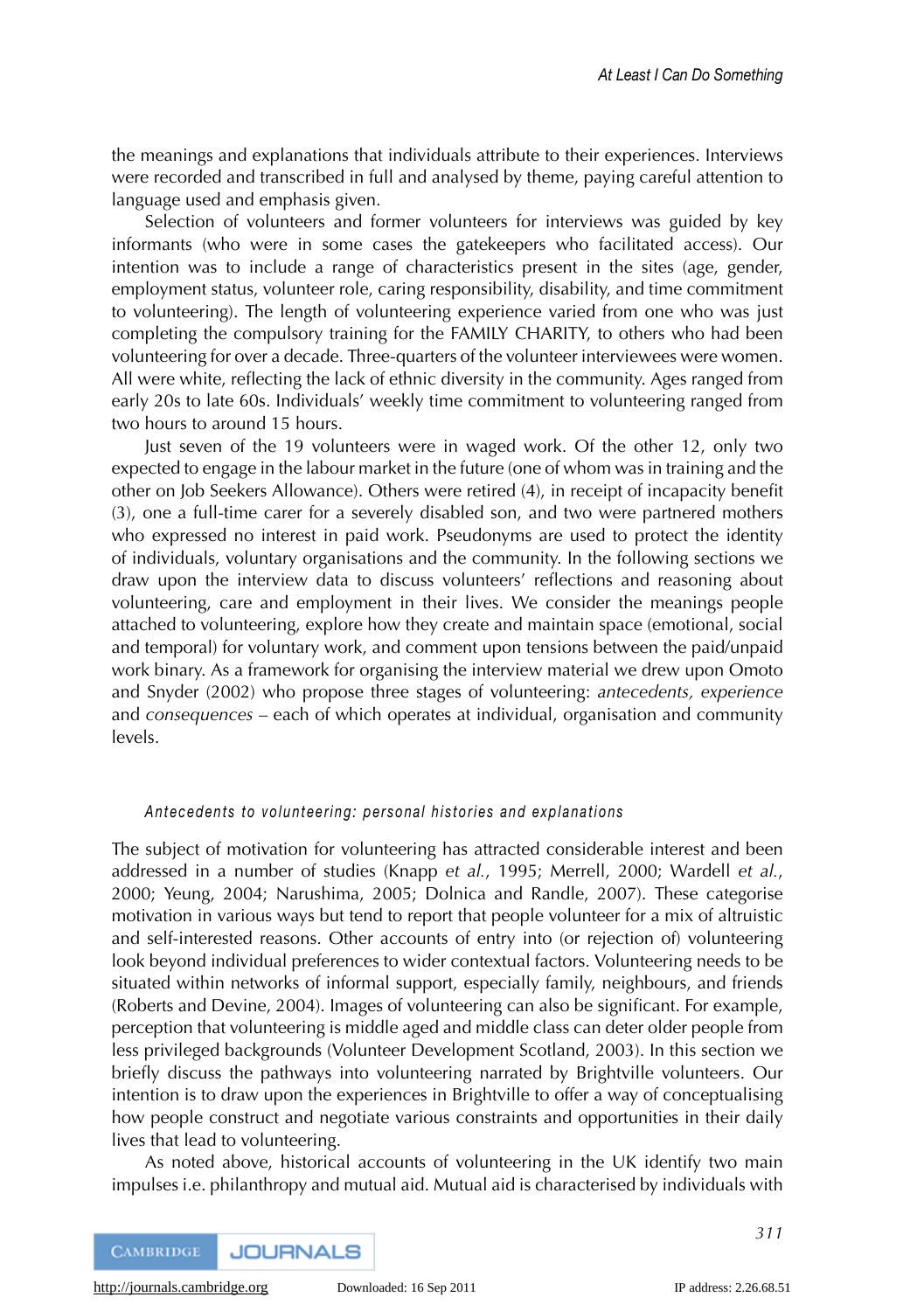a shared experience or situation working together to bring about change. Philanthropy is associated with altruism towards people less closely identified with the giver. These historical stances towards volunteering resonate strongly with the Brightville volunteers' accounts of their attitudes and personal histories. Eleven volunteers (nine women and two men) talked about their volunteering mainly as a response to a problem or experience shared with their 'clients', reflecting the notion of 'mutual aid'. One volunteer who exemplifies this group was Claire, who explained that she volunteered for the FAMILY CHARITY to 'put something back' because she had been supported by a FAMILY CHARITY volunteer herself when she had suffered from severe post-natal depression. In trying to generalise her own experience to the contribution made by the FAMILY CHARITY she commented 'I think it's really to help the community help themselves'. In contrast, six volunteers (all women) talked about their approach to volunteering in ways that evoke 'philanthropy', although the word itself was not used. These volunteers (who lived outside Brightville), externalise the needs of the recipient and tend to stress their own relative good fortune. For example, Stella sees herself as helping people less fortunate than herself:

I see it as they are trying to help people in this community which I suppose could be described as a bit of a deprived community and I try to help them through [the COMMUNITY PROJECT].

There was a smaller group of volunteers (two men and two women) who recounted how they entered volunteering in response to a personal need associated with a life event. This is referred to in discussions of volunteer motivation as 'social adjustment' (Knapp *et al.*, 1995). Sarah, for example, entered volunteering for the FAMILY CHARITY following divorce and her daughter's growing independence:

The fact that there's another family that needs you is perhaps filling an emotional gap for me. I think sometimes I am actually just filling an emotional gap [with the volunteering]. Cynical me!

Only three interviewees (two women and one man) described their volunteering as a way of developing skills and experience of practical use in the labour market. Sally, for example, thought that volunteering for the FAMILY CHARITY was likely to strengthen her CV. She had taken a degree in social care and was seeking employment in that field but had so far failed to find a job that fitted her family commitments as a lone parent with three young children. Each of these three also talked about how their volunteering mattered because it contributed to the wellbeing of other individuals and the community.

In this short summary we use a typology developed in more detail elsewhere (Hardill *et al.*, 2007) to denote the factors in individual histories and social contexts that were used to explain volunteering within the Brightville organisations. This highlights the prominence of identification with the needs of others, and illustrates that altruism can take different forms.

## *The 'work' of the volunteers*

In this section we talk about the *experience* of volunteering and, in particular, how it intersects with paid work and care. It was typical of volunteers to refer to their voluntary activity casually as 'work'. Some volunteers made the point strongly that their volunteering is like work in terms of the commitment they give to it and of its value to others. FAMILY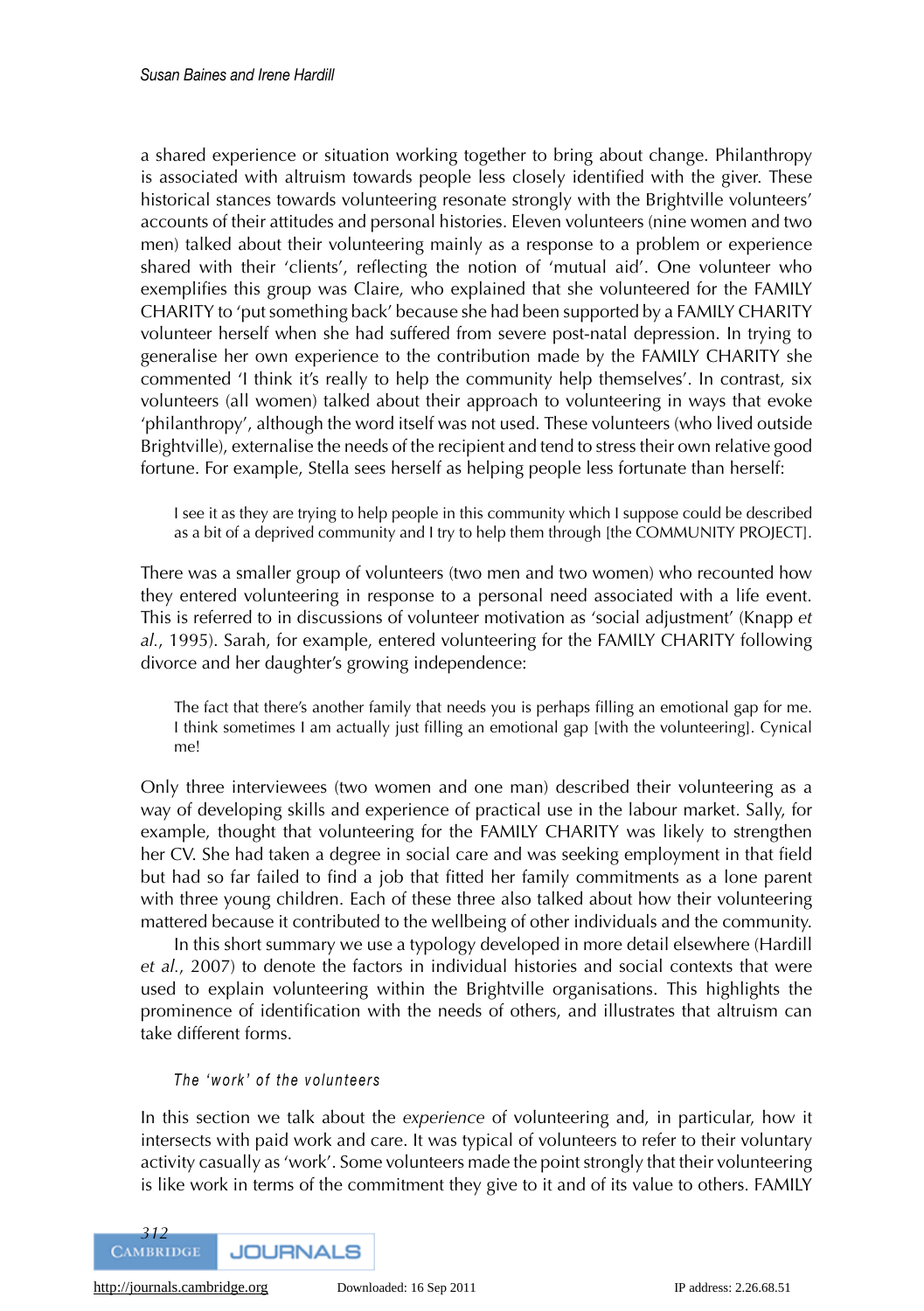CHARITY volunteers in a focus group, for example, claimed that they were doing some of the same tasks as social care professionals (although they also made the point that the families they support trust them because they are not paid). When Sally (as noted in the last sub-section) explained that her initial hopes of gaining advantage in the labour market were not fulfilled she went on to speak of volunteering as an alternative to having a job. It supports her sense of self-worth while she is not in employment, 'because otherwise I'd just be a single mum, living off the Social'. This theme of volunteering as a source of personal identity was particularly strong for Brightville volunteers for whom paid work was impossible (or perceived as such) due to age, disability, or ill health. Laura, for example, said she was 'cut off' from paid work due to her disability (failing eyesight). She told us, 'with me being classed as disabled, it gives me a bit of a boost to say that at least I can do something'.

Volunteering represents a substantial time commitment for Laura. She spends four days per week undertaking formal voluntary work for three organisations. Her weekday routine is structured around volunteering to a degree that is quite extreme and she says that sometimes her family takes second place to it. Other respondents described juggling caring and voluntary work on a day to day basis in ways that recall themes from work–life balance debates. If they have young children or other dependents they have to organise childcare to create 'space' in their lives to volunteer. Sue, who works part-time, volunteers mid week. Her mother looks after her toddler daughter while Sue visits her FAMILY CHARITY family. Demands on the part of family, on the other hand, can put severe pressure on time available to volunteer. COMMUNITY PROJECT volunteer Sandra explained that her daughter, her daughter's partner and their baby are about to come to live with her because he has lost his job and they can no longer afford to be an independent household. Her daughter is looking for a job and expects Sandra to care for the baby while she is at work. 'If it comes to it I would have to do it [give up volunteering] to help my family but I don't want to.' In the study sites we observed tension between paid and unpaid workers that centred on some volunteers being perceived as 'unreliable'. Jean, the Team Support Worker at the COMMUNITY PROJECT, spoke about being let down by lunch club volunteers who failed to turn up when expected. All this highlights one of the work-like characteristics of volunteering that is relatively little acknowledged; it requires time that needs to be managed alongside other activities including caring and domestic roles. The capacity to volunteer – like the capacity to engage in the labour market – needs to be managed alongside work and caring within the household and across the generations.

A few individuals who came to the organisations as volunteers were later recruited as paid workers. Pippa is a former GOVERNMENT PROJECT volunteer who, when we interviewed her, was employed by the project as a full-time administrator. It was through her volunteering experience that she had gained the confidence to apply for this employment. 'I wouldn't have applied for the job if I hadn't done the volunteering first, I wouldn't have thought I was worth it'. Her transition from volunteer to paid worker, however, was not an easy one. Paid jobs in the GOVERNMENT PROJECT are considered highly desirable and some volunteers resented her success in being selected. Moreover, some of the GOVERNMENT PROJECT staff found it difficult to accept her as a fellow staff member after knowing her in the role of volunteer. Pippa's experience dramatises how difficult and contested the boundaries between paid work and volunteering can be. Her progress from volunteering into paid employment was not

**CAMBRIDGE JOURNALS**  *313*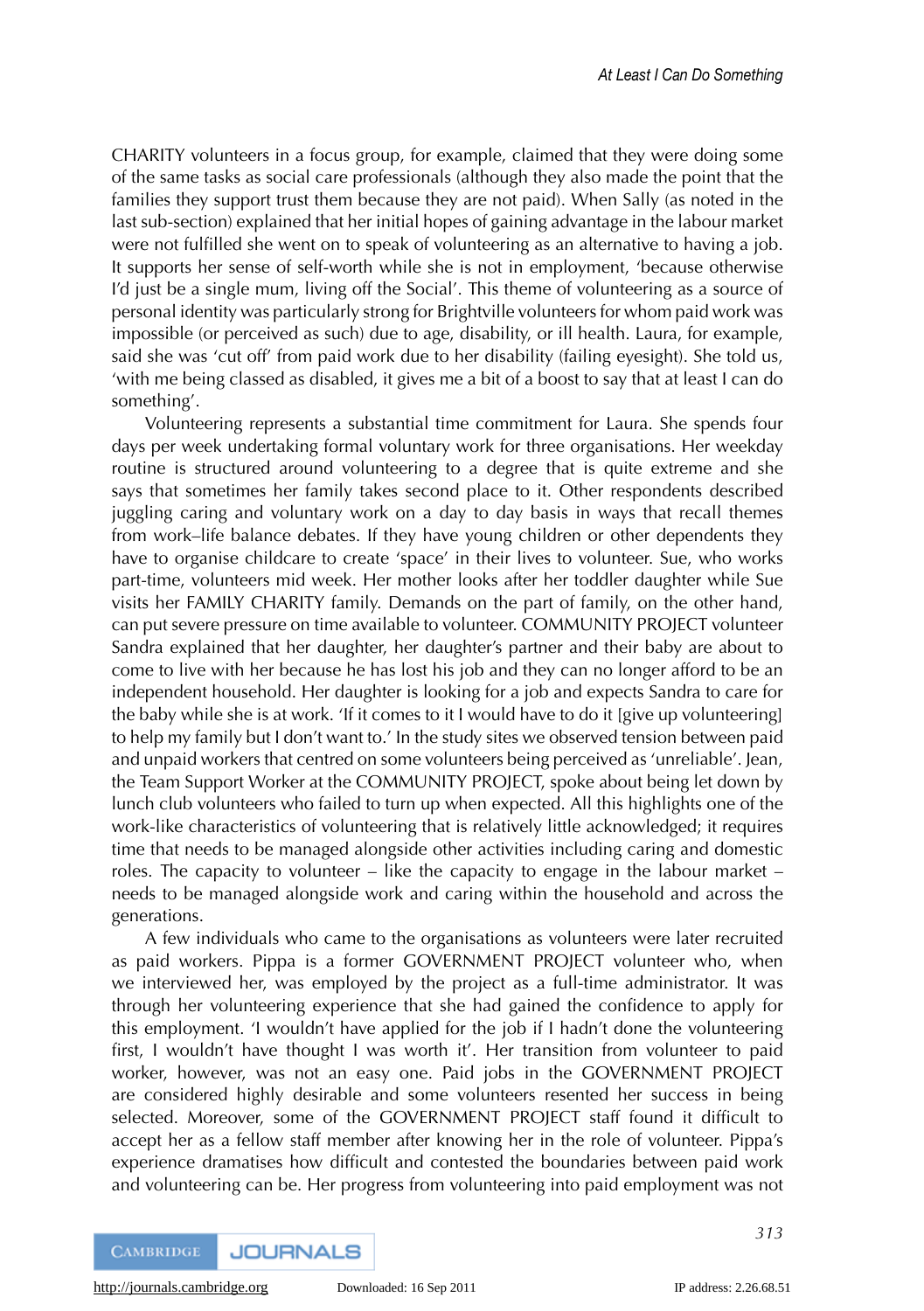unique but nor was it typical in this study. Much more characteristic were temporary shifts and overlaps between paid and unpaid activity for volunteers and for paid workers. Jean, for example, as part of her paid role runs a lunch club for older people in the community. Each year at Christmas cooking and organising a meal in the same place becomes a volunteer task for her. When Jean is on holiday or off sick volunteer Sandra takes over her roles of cooking and planning meals and receives remuneration on a short term basis.

The experience of volunteering for participants in the Brightville organisations is 'work-like' in a number of contrasting and overlapping ways. Volunteering is described as 'work' and directly compared to other forms of work. Volunteering can take the place of a job in terms of meaning and identity. Organisations need reliable unpaid inputs, and in order to be reliable volunteers need to 'juggle' the time they give alongside other demands on their time.

#### *Change and consequences*

Relationships between waged work, care within the family, and voluntary action in the case study volunteer sites were many faceted. Volunteering was only occasionally described by volunteers as an actual or potential route out of unemployment or into a new career. On the other hand, people described personal rewards that they had not sought or anticipated. Accreditation for training and experience can be a significant benefit from volunteer activity for some. Donna, for example, did not identify her career as a reason for becoming a FAMILY CHARITY volunteer but she did report that she had gained both skills and credentials that were valued in her workplace (she is a youth worker). She expressed delight in having a 'portfolio' of certificates including those for volunteer activity. 'I often look through and see my FAMILY CHARITY Certificate – when I'm applying for a job it reminds me what I've done.'

Many interviewees (paid workers, key informants and volunteers themselves) asserted that increased confidence was an important gain from volunteering. Their claims on this topic were illustrated by detailed description of their own and others' experience. For example, Jean proudly related how Lily (whom she had recruited as a volunteer) had gained confidence through helping at the lunch club after her retirement from a job she had held for 45 years. Jean's narrative of Lily's newly acquired confidence focussed upon how she used to be too shy to call the bingo numbers at the lunch club but now loves this task. This is how Sandra, another volunteer at the COMMUNITY PROJECT lunch club, emphasised her own growth in confidence:

I was sort of 'I hope they don't ask me questions' – you know? But now it doesn't bother me and I feel I can sit there and if we have any discussion I will say something. Whereas before I wouldn't say anything but now I'll say, 'I've had this experience' and 'I've done this'.

Personal consequences of volunteering were positive and almost invariably explained in terms of small gains in confidence, often to take on public tasks and speak out in front of others. Examples which may seem trivial on one level (e.g. calling out bingo numbers at a lunch club for older people), were important to individuals and to the groups they supported within the community.

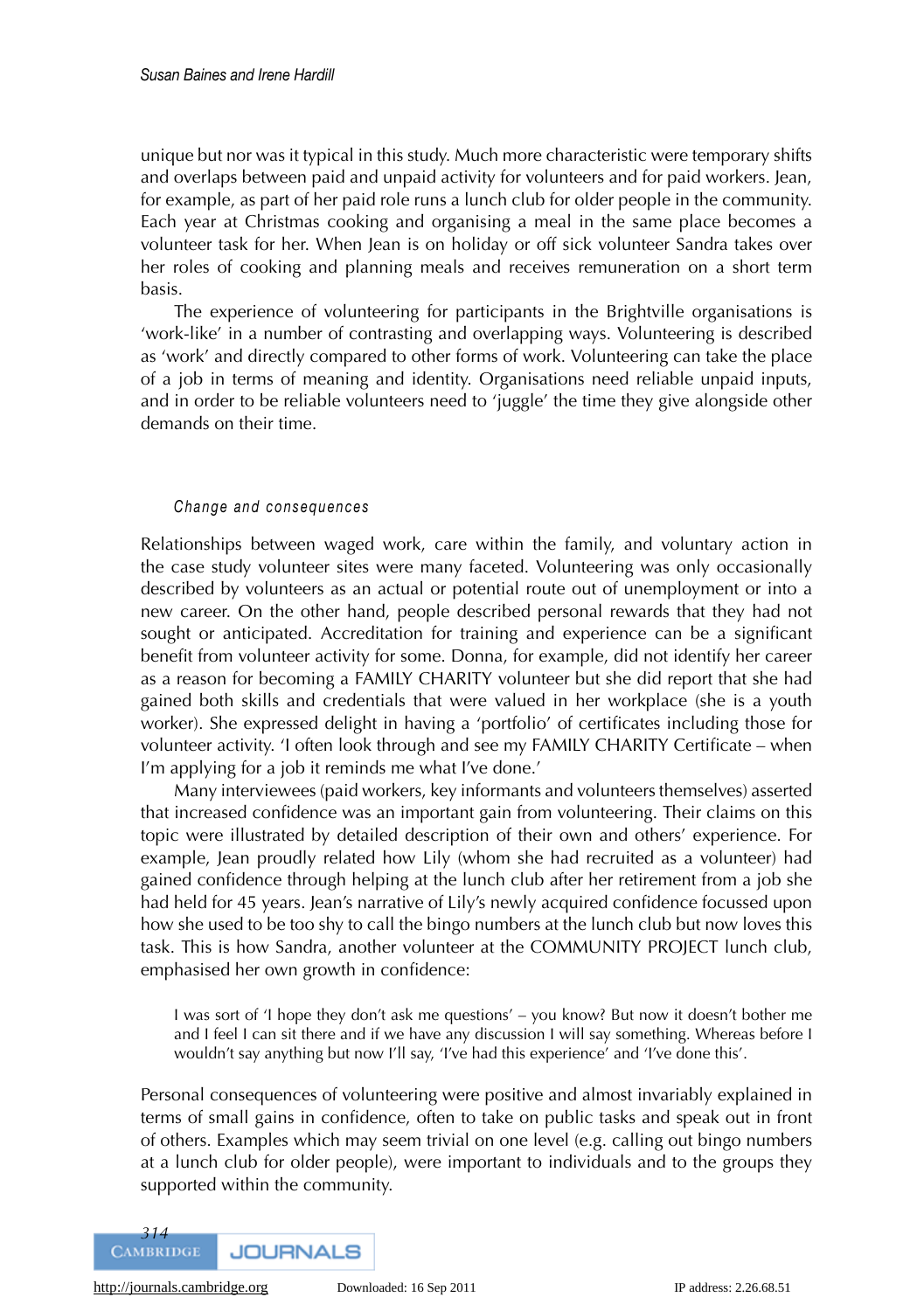## **Discussion and conclusions**

There are diverse and sometimes contradictory dimensions to UK policy promoting volunteering for individuals, organisations, and communities. Volunteering is often presented as a panacea for a wide range social and political problems including worklessness and lack of participation in political processes (Milligan and Fyfe, 2004). In terms of building personal confidence that enables people to feel at ease in public arenas the Brightville study concurs with some of the most positive expectations invested in volunteering. Volunteers recounted how they gained a role, a sense of purpose and personal well-being through their volunteering. People outside paid work described their participation in volunteering as a form of engagement in public space that contrasted with an alternative they dismissed as 'just sitting at home'. It is possible that new confidence gained from volunteering could support more active engagement in other forms of community participation although data from the Brightville study cannot demonstrate this directly. We can show however that in the study sites volunteering constitutes an important aspect of individual and community life especially for women.

The Brightville study uncovered numerous examples of the continued strength and importance of family networks within the community, similar to the findings in other relatively deprived place-based communities (Mumford and Power, 2003). Individual narratives of volunteer engagement revealed that the capacity to give time to volunteering often depends upon active support from within the household and wider family. Conversely, demands of family could be prioritised in ways that constrained (or were likely to) volunteer activity. Volunteering – in common with labour market participation – is negotiated within the household and family and mediated through beliefs about family responsibilities and appropriate behaviours for men and women and for young and old (Daly, 2002; Wheelock and Jones, 2002; Wheelock *et al*., 2003,).

There was limited evidence in the volunteer sites discussed above of raised aspirations towards the labour market or of enskilling for employment, despite the fact that volunteers of working age outside the labour market indicated that they had gained confidence and, in some cases, certificates. Mutual aid and philanthropy are terms used in analyses of the history of volunteering and they helped us to make sense of volunteers' own accounts, although volunteers themselves do not use these words. For some people in Brightville who were excluded from the labour market volunteering afforded an identity that was articulated in terms of work. They typically described their volunteering as 'work' and compared it to the tasks performed for wages by others. One reading of the data from Brightville is that that volunteering can be seen as an individualised adaptation to labour market failure in a community damaged by economic decline. A more upbeat version is that these findings are consistent with the idea that sites of volunteering can be construed as 'spaces of hope' that embrace logics of work outside marketorientated exchange (Williams, 2002). Overall, the empirical evidence demonstrates that the relationship between volunteering and waged work is uncertain, and subject to new pressures from policy interventions in the domains of welfare to work, community building, and service delivery. In all this it is important to ensure that volunteer involving organisations and policy makers continue to recognise and nurture the relational and intrinsic rewards of volunteering, as well as its potential to support pathways into paid work.

**CAMBRIDGE JOURNALS**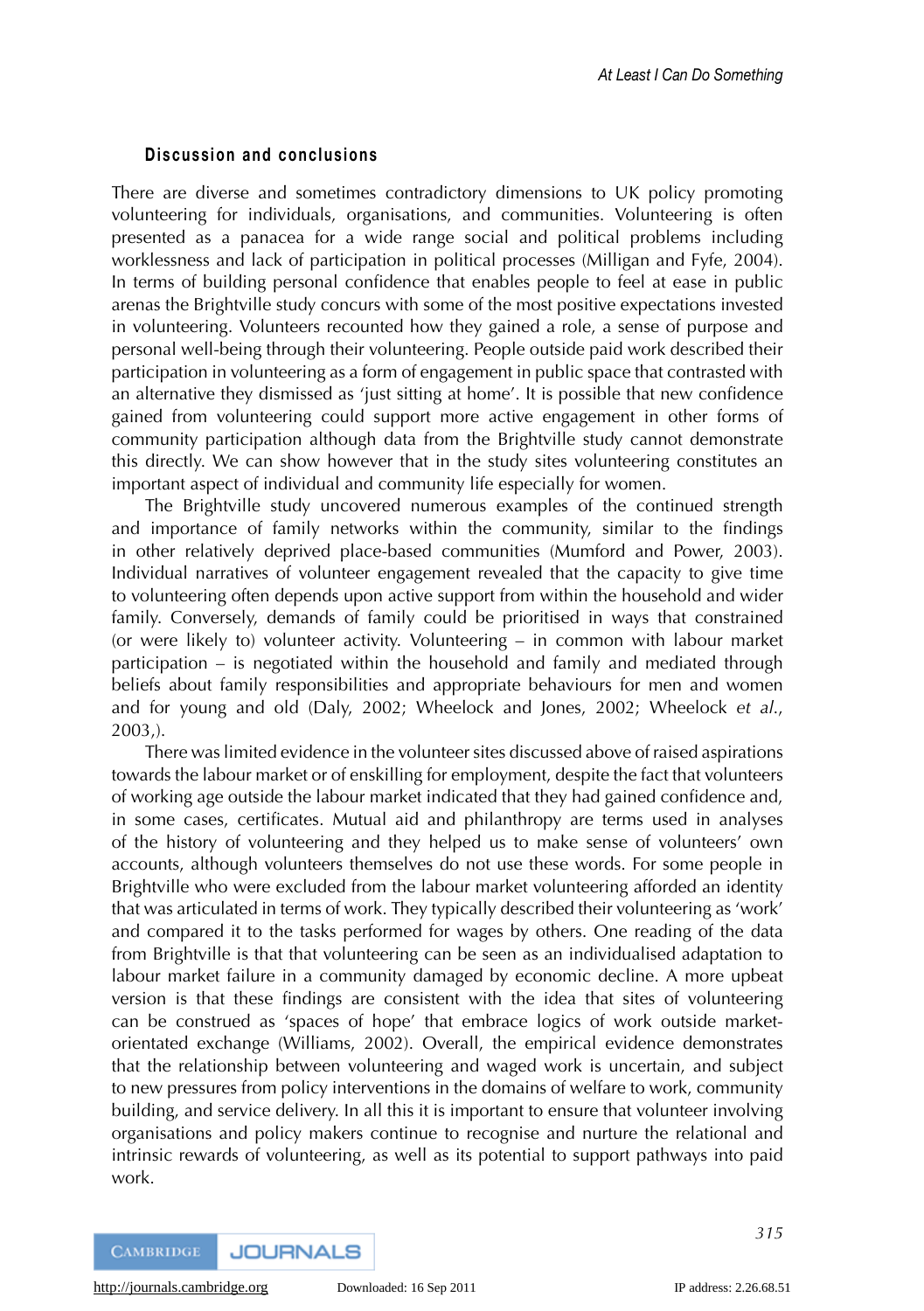## **References**

**Beechey, V.** (1987), *Unequal Work*, London: Verso.

**Beneria, L.** (1999), 'The enduring debate over unpaid labour', *International Labour Review*, 138, 287.

**Blackmore, A.** (2005), *The Reform of Public Services: The Role of the Voluntary Sector*, London: NCVO.

- **Bruegel, I.** (2000), 'Getting explicit: gender and local economic development', *Local Economy*, 15, 2–8.
- **CRESR** (2002), 'Hidden unemployment in the East Midlands', The Centre for Regional Economic and Social Research at Sheffield Hallam, http://www.eastmidlandsobservatory.org.uk/ [Accessed December 2007]
- **Cabinet Office** (2007), 'The future role of the third sector in social and economic regeneration', Final report, http://www.cabinetoffice.gov.uk/upload/assets/www.cabinetoffice.gov.uk/third\_sector/the\_future\_ role\_of\_the\_third\_sector\_in\_economic\_and\_social\_regeneration.pdf [Accessed December 2007]

**Daly, M.** (2002), 'Care as a good for social policy', *Journal of Social Policy*, 31, 251–70.

- **Davis Smith, J., Rochester, C. and Hedley, R. (eds)** (1995), *An Introduction to the Voluntary Sector*, London and New York: Routledge.
- **Devine, F.** (2003), 'A qualitative study of democracy and participation in Britain', ESRC award L215252023, http://www.esrcsocietytoday.ac.uk/ESRCInfoCentre/ViewAwardPage.aspx?AwardId=35 [accessed August 2007].
- **Devine, F. and Roberts, J.** (2003), 'Alternative approaches to researching social capital: a comment on van Deth's measuring social capital', *International Journal of Social Research Methodology*, 6, 93–100.
- **Dex, S.** (1991), *Life and Work History Analysis: Qualitative and Quantitative Development*, London: Routledge.
- **Dolnica, S. and Randle, M.** (2007), 'What motivates which volunteers? Psychographic heterogeneity among volunteers in Australia', *Voluntas*, 18, 135–55.
- **Doyle, M.E. and Smith, M.K.** (1999), *Born and Bred? Leadership, Heart and Informal Education*, London: YMCA George Williams College/The Rank Foundation.
- **Evers, A.** (2003), 'Social capital and civic commitment: on Putnam's way of understanding', *Social Policy and Society*, 2, 13–21.
- **Glucksmann, M.** (2000), *Cottons and Casuals: The Gendered Organisation of Labour in Time and Space*, Durham: Sociology Press.
- **Hardill, I. and Baines, S.** (2003), 'Doing one's duty? Volunteering, employment and unemployment in local economic development', *Local Economy*, 18, 102–8.
- **Hardill, I. and Baines, S.** (2006), 'Doing one's duty: a case study of volunteering in a deprived community', ESRC award RES-000-22-0592, http://www.esrcsocietytoday.ac.uk/ESRCInfoCentre/ ViewAwardPage.aspx?AwardId=3183 [Accessed August 2007].
- **Hardill, I., Baines, S. and 6, P.** (2007), 'Volunteering for all? Explaining patterns of volunteering and identifying strategies to promote it', *Policy and Politics*, 35, 395–412.
- **Himmelweit, S.** (1995), 'The discovery of "unpaid" work: the social consequences of the expansion of "work"', *Feminist Economics*, 1, 1–19.
- **HM Treasury** (2002), *The Role of the Voluntary and Community Sector in Service Delivery: A Cross-Cutting Review*, London: HM Treasury.
- **Home Office** (2004), *Active Citizens, Strong Communities: Progressing Civil Renewal*, London: Home Office.
- **House of Commons** (2006), *Select Committee on Public Accounts: Thirty-Second Report*, London: HMSO.

**Hyatt, J. and England, J.** (1995), *Investing in the Heart of Change: The Case for Resourcing the Support and Development of Self Help Activities*, London: NCVO.

- **Jochum, V., Pratten, B. and Wilding, K.** (2005), *Civil Renewal and Active Citizenship: A Guide to the Debate*, NCVO, London.
- **Knapp, M., Vasiliki, K. and Davis Smith, J.** (1995), *Who Volunteers and Why? The Key Factors which Determine Volunteering*, London: The Volunteer Centre.
- **Lister, R.** (2002), 'The dilemmas of pendulum politics: balancing paid work, care and citizenship', *Economy and Society*, 31, 520–32.

*316***JOURNALS CAMBRIDGE**